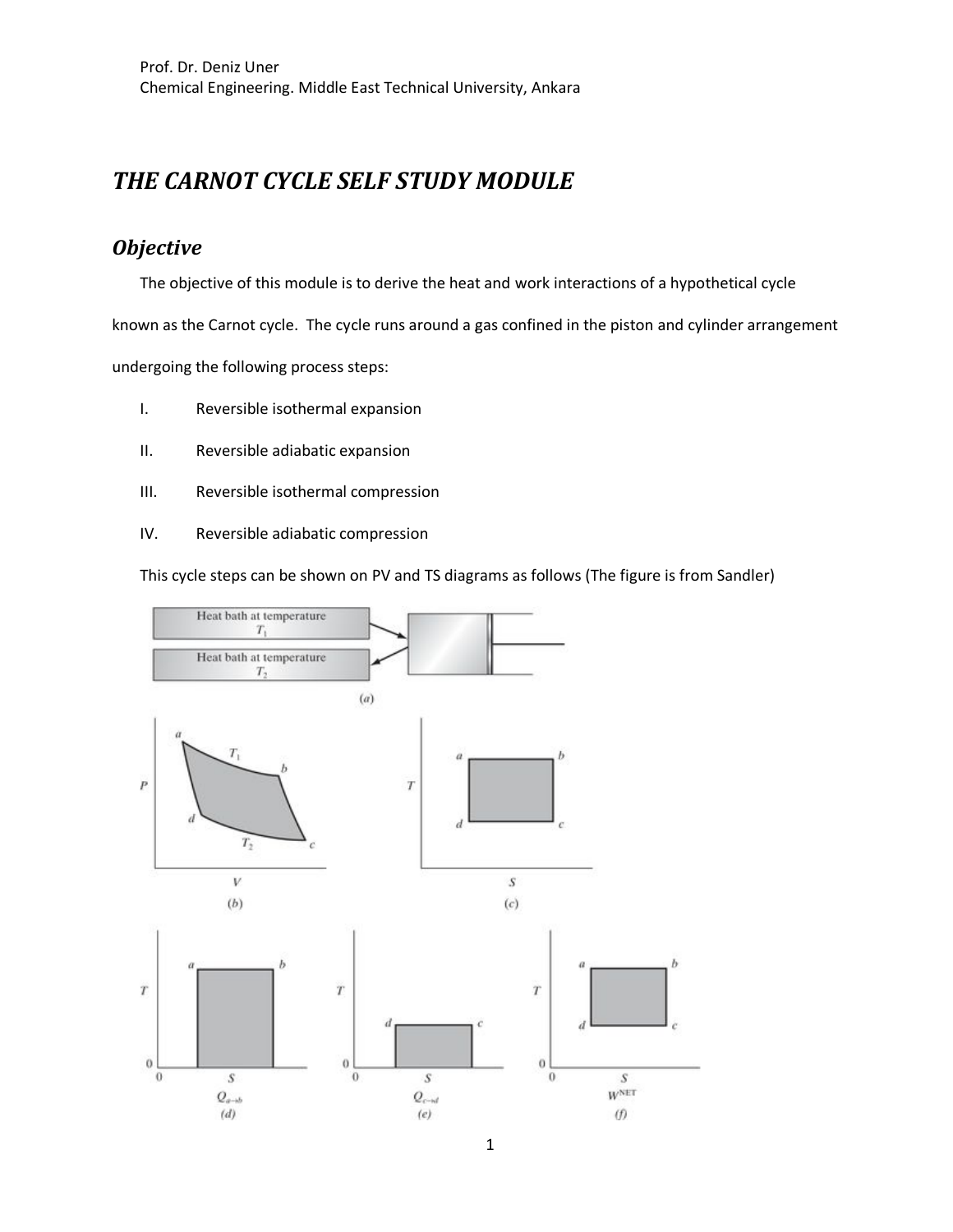Prof. Dr. Deniz Uner Chemical Engineering. Middle East Technical University, Ankara

The tables below summarize the states, and the changes during the processes between

these states.

| State |  |     |  |
|-------|--|-----|--|
|       |  |     |  |
|       |  |     |  |
|       |  |     |  |
|       |  | V 4 |  |

$$
\Delta S = n C_v \ln \left(\frac{T_2}{T_1}\right) + n R \ln \left(\frac{V_2}{V_1}\right)
$$

| Path          | ΔU              |                    | W                   | ΔS                                     |
|---------------|-----------------|--------------------|---------------------|----------------------------------------|
|               | O               | $nRT_Hln(V_2/V_1)$ | $-nRT_Hln(V_2/V_1)$ | nRIn (V <sub>2</sub> /V <sub>1</sub> ) |
|               | $nC_v(T_c-T_H)$ | U                  | $nC_v(T_c-T_H)$     | U                                      |
|               |                 | $nRT_cln(V_4/V_3)$ | $-nRT_cln(V_4/V_3)$ | nRln $(V_4/V_3)$                       |
| 4             | $nC_v(T_H-T_c)$ | 0                  | $nC_v(T_H-T_c)$     | 0                                      |
| Overall cycle | 0               | $nR(T_H-T_c)$ In   | $-nR(T_H-T_c)$ In   | 0                                      |
|               |                 | $(V_2/V_1)$        | $(V_2/V_1)$         |                                        |

For the overall cycle  $\Delta S=0= nR \ln (V_2/V_1)+nR \ln (V_4/V_3)=0$ 

 $Q_{\text{overall}} = nRT_H ln(V_2/V_1) + nRT_c ln(V_4/V_3)$ 

 $\ln(V_4/V_3)$ =-  $\ln(V_2/V_1)$ ; Q<sub>overall</sub>=nR(T<sub>H</sub>-T<sub>c</sub>)  $\ln(V_2/V_1)$ ;

W<sub>overall</sub>=-Q<sub>overall</sub> such that the substitution yields

η=-W<sub>net</sub>/Q<sub>H</sub>= $\frac{T_H-T_C}{T}$  $rac{I-I_C}{T_H}$ 

This expression is known as the Carnot cycle efficiency and is a very important identifier about the power cycle performances.